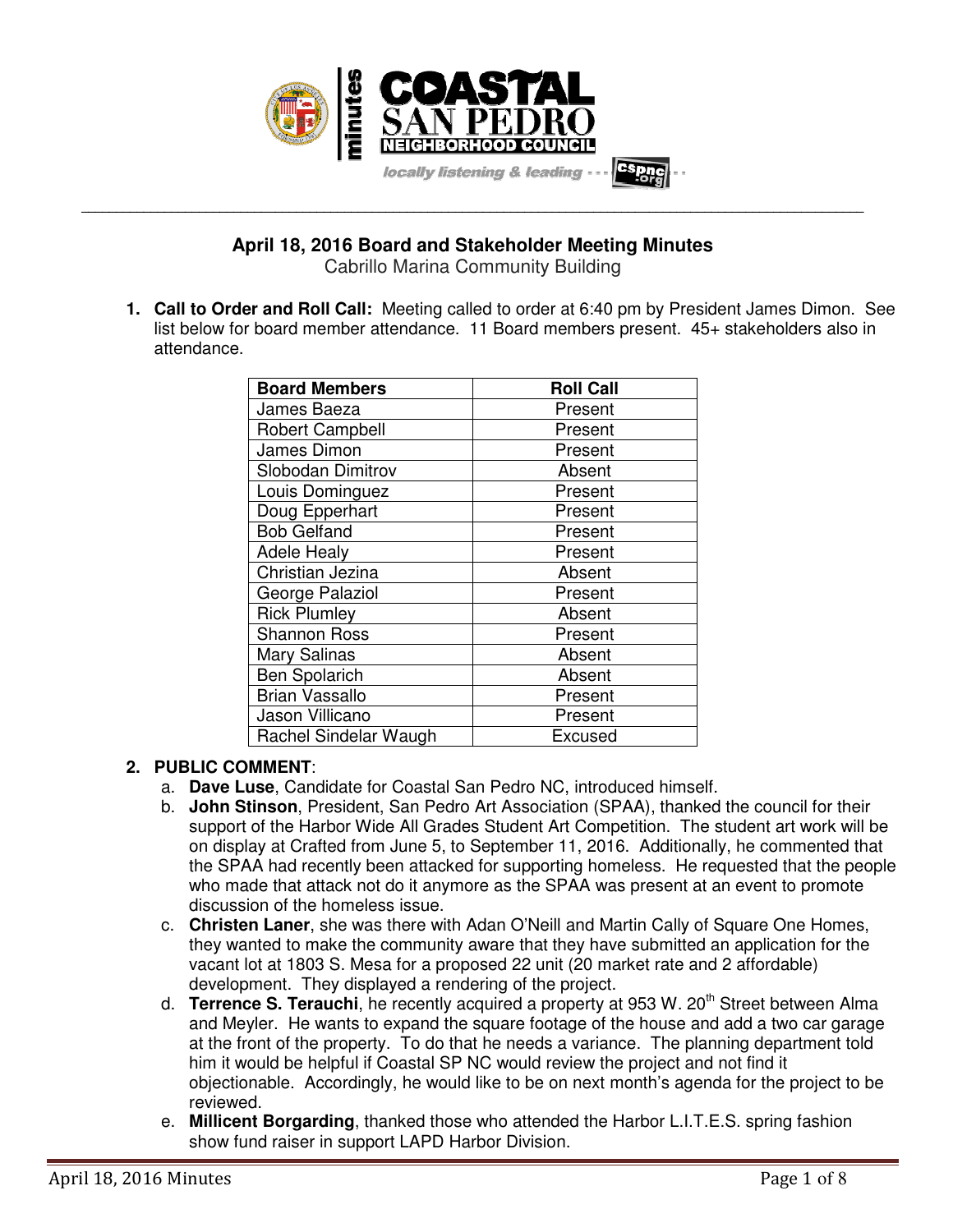- f. **Dean Pentcheff**, commented that CF 16-0093 is a call to reform the structure of LADWP. There was a report analyzing some of the suggested reforms of the council file. He urges Coastal SPNC to weigh in on the council file.
- g. **Pam Gong**, from Alma Park Neighborhood Watch, commented that on August 20, 2016 they are having an emergency preparedness event. Accordingly, they are requesting support, as in the past, with printing and anything else the council would like to contribute.
- h. **Natalia E. Schroeder**, Candidate for Coastal San Pedro NC, introduced herself.
- **3. MINUTES**: Motion by **James Baeza** to approve the March 21, 2016, Board and Stakeholder Meeting Minutes as corrected to reflect that for item 13.c. James Baeza did not vote yes, but abstained, second by **Brian Vassallo**. Motion passed with 10 yes (Baeza, Campbell, Dimon, Dominguez, Epperhart, Gelfand, Healy, Ross, Vassallo, and Villicano), 0 no, 0 abstention(s), and 1 out of the room (Palaziol).
- **4. BUDGET & FINANCE**: Treasurer Mary Salinas No report.

### **5. LAPD REPORT**:

- a. Senior Lead Officer Eve Wight provided an update on crime statistics and related that in the Coastal SP area crime overall is down, she believes that is due in part to good neighborhood watch group participation. However, in almost every other area crime is on the rise.
- b. The camera at the restrooms at Paseo and Meyler, have had very good results.
- c. Some concerns of Board members and Stakeholders were as follows:
	- i. Board member James Beaza asked about crime stats and the definition of robbery.
	- ii. Board President James Dimon went on a ride along and it was an eye opening experience. He thanked Eve and all of LAPD for all they do for our community.
	- iii. Board member Shannon Ross is excited about having started the new South Shores Neighborhood Watch and thanked Eve for all she does.
	- iv. Board member Doug Epperhart commented that he recently read that LAPD has a big problem returning recovered property to theft victims. The owners of recovered property can't be identified if victims do not provide a record of serial numbers. Accordingly, he encouraged everyone to write down serial numbers of any and all property and keep them handy. Officer Wight recommended that people can also engrave their California ID/Drivers License number on items.
	- v. A Stakeholder asked for police presence on South Pacific Avenue on weekends to counteract the numerous issues that occur in that area.

### **REPORTS FROM GOVERNMENT AGENCYREPRESENTATIVES**

- **6. Councilman Buscaino CD15**: Ryan Ferguson, San Pedro Field Deputy, provided a written report. Some of the highlights are as follows:
	- a. To view the written report please go to cspnc.org or use the following link: http://www.cspnc.org/council-district-15-reports.
	- b. The Lilyan Fierman Walkway, pre-construction should be complete next week. Construction is due to be completed by the end of May.
	- c. The Councilman's newsletter included an update on the eight points of his homeless plan.
	- d. The Councilman introduced a resolution in support of AB 1900, which authorizes the Judicial Council of California to manage the sale of the San Pedro Courthouse, at fair market value, and to give the County of Los Angeles the option to first purchase the property prior to it being offered to others.
	- e. Additional legislative updates and upcoming events can be viewed in the written report at the link above.
	- f. High Park (formerly Ponte Vista) received their grading permits last week. Grading has begun.
	- g. Saturday April 30, 2016 is the Sharefest workday. To see a list of items the Councilman is involved in please see the written report at the above link.
	- h. The annual San Pedro Shred: Festival of Skate will be on Sunday, June 5, 2016. Save the date.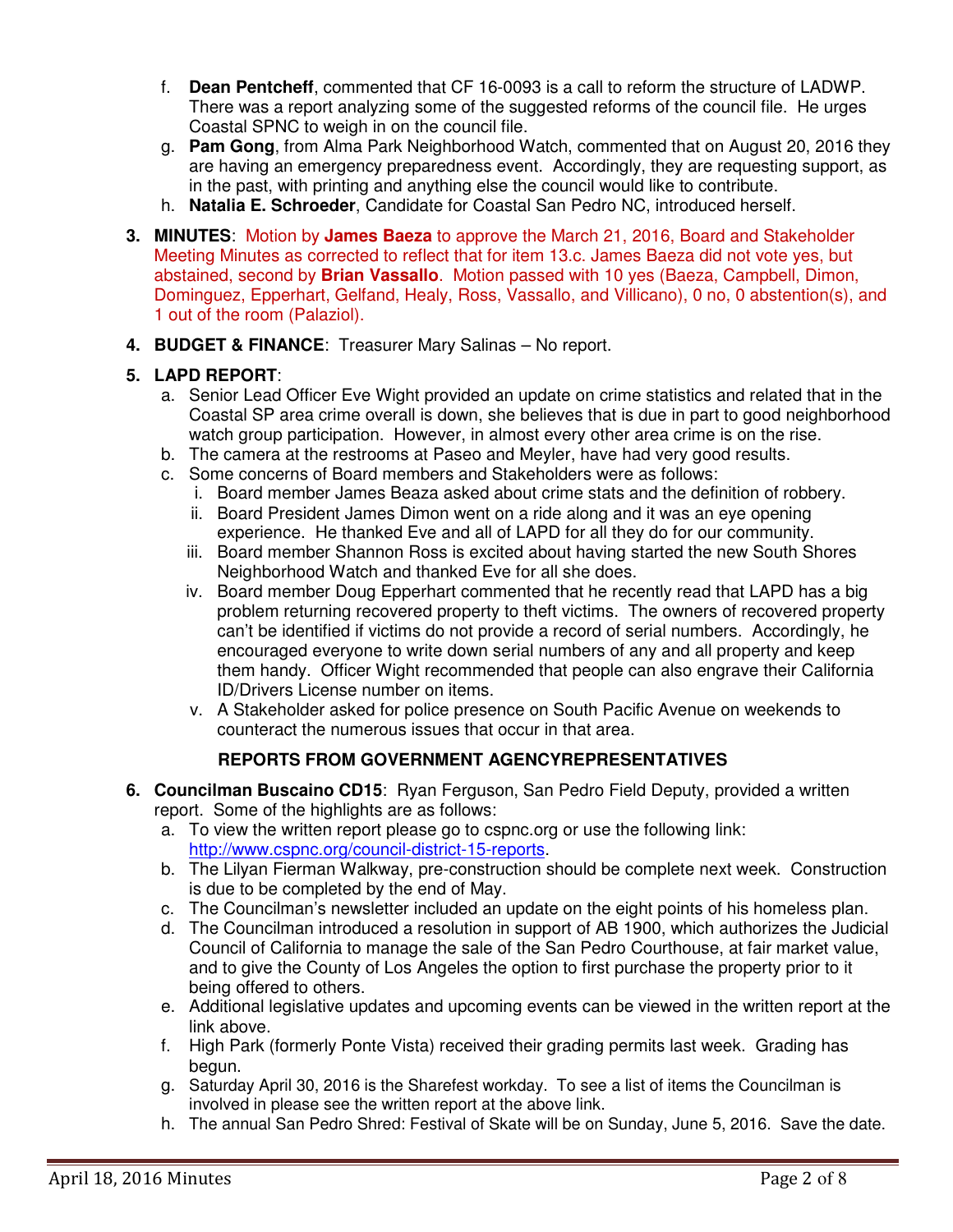- i. Some concerns of Board members and Stakeholders that were addressed to the Councilman's representative were:
	- i. Board member Bob Gelfand asked about the status of the Warner Grand RFP. Mr. Ferguson replied that the RFP has not yet been released. The Dept. of Cultural Affairs is still taking public comment via email at warnergrandrfp@gmail.com, though to date they have not received any emails.
	- ii. Board member James Baeza asked why the city gave the county the first option to purchase the courthouse? Mr. Ferguson replied that the county has the first right of refusal.
	- iii. Stakeholder Linda Alexander commented that she and others have sent emails to the Dept. of Cultural Affairs on the Warner Grand RFP. Mr. Ferguson commented that he will check.
	- iv. Board member Bob Gelfand commented that the Warner Grand Theatre going out to bid is just the latest version of this type of thing. He feels it is relatively impossible for it to be bid out in a way that a private organization would be able to pay for deferred maintenance and make a profit, and at the same time maintain the level of service to the community that we currently have.

## **7. Port of Los Angeles**: Augie Bezmalinovich

- a. The next Board of Harbor Commissioners meeting on Thursday, April 21<sup>st</sup>, has been cancelled. The next meetings are Thursday, May  $5<sup>th</sup>$ , and Thursday, May 19, 2016 at 8:30 am at the Port Administration building.
- b. The Sampson Way realignment project it due to start construction later this summer.
- c. The Port is offering Community Investment Grants for local nonprofits for a total of one million dollars.
- d. The RFP for the Boy Scout Camp is still under review at the City Attorney's office.
- e. The construction on the John S. Gibson connector ramp is almost finished. The sound walls and such should be complete this month.
- f. The Front Street/Harbor Blvd. beautification RFP is out. The project is due to start later this summer.
- g. The North Gaffey Beautification project is in design.
- h. Solar panels are coming soon around the port. The Harbor Commissioners want more effort put into making the panels more aesthetic.
- i. On Saturday May 21, 2016 the port is offering free one-hour harbor boat tours from 10:00 am to 3:00 pm.
- j. Cars and Stripes is Friday, July 1, 2016 at the Fan Fair Fountain.
- k. Fleet Week begins on September 1, 2016, Labor Day Weekend.

# **8. LAUSD**

- a. John Larson, Director of Communications for LAUSD Board Member Dr. Valdovic, announced that LAUSD has a Promise Agreement with Cal State Dominguez Hills for all eligible students who matriculate or graduate from LAUSD local district sough schools.
- b. Board member Shannon Ross asked about the status of the science center. The first of the three focus group meetings was held. For future meetings LAUSD is asking NC's to recruit local teachers to attend.
- **9. PRESENTATION by Team AMVETS Welcome Home Program,** Sharon Elefant**,** Regarding Collaboration with Department of Housing and Urban Development.
	- a. They are a veteran's service organization Team AMVETS is a California nonprofit and AMVETS, the parent organization is a national nonprofit organization.
	- b. She presented statistics from 2015 of homeless veterans for the state of California and Los Angeles.
	- c. According to LAHSA there are 98 homeless veterans in San Pedro.
	- d. Team AMVETS is in partnership with the VA to create the Welcome Home program. Once a homeless veteran secures housing this program works to provide furniture, appliances and other basic necessities for the entire unit.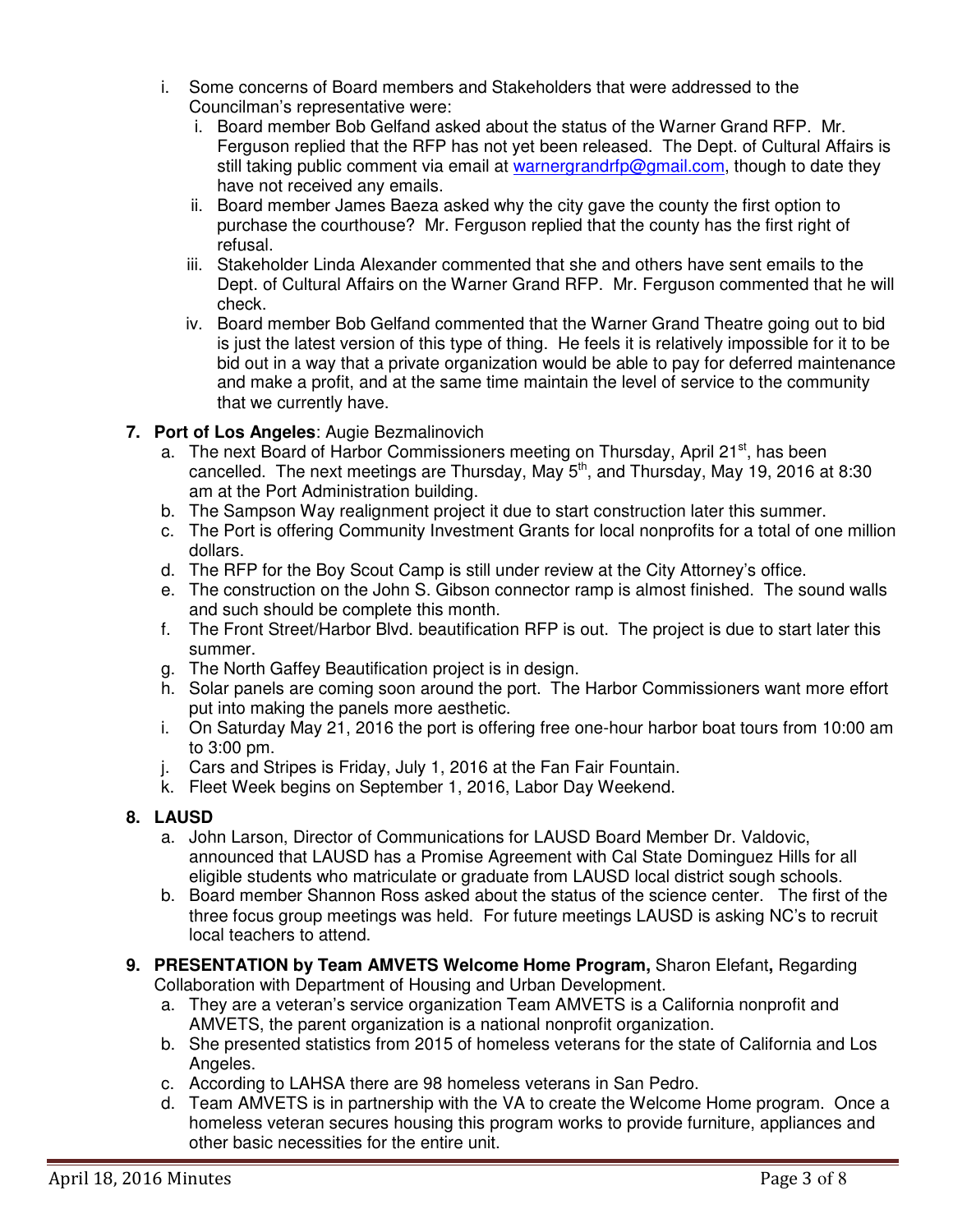- e. They are requesting \$1000 to support a family in the San Pedro area.
- f. Sharon Elefant's contact information is 619-732-2135, text is best.

## **10. COMMITTEE QUESTION TIME**:

- a. Selection update Leslie Jones
	- i. She is concerned that they are underfunded after the last mailing. Board member Doug Epperhart commented that he believes she was forwarded an incorrect invoice and that there is adequate funding.
	- ii. She is a volunteer and feels she has been put into an awkward position due to conflict between the board and Dave Behar. She is trying to move the selection event forward.
	- iii. She also needs more help as the event has gotten quite large and complicated.
	- iv. Board member James Baeza suggested that the budgetary issues be addressed at the next selection committee meeting and then those conclusions be brought to the next communications committee meeting to be further addressed.
	- v. Stakeholder Dave Behar asked when the next meeting of the Communications committee would be. There is no meeting scheduled, however there will be one scheduled promptly.
- b. Rules and bylaws update Dean Pentcheff
	- i. The standing rule passed by the board in February, related to holding committee meetings out of Coastal SP NC district boundaries, per the Brown Act, that is not an option. Accordingly, the rule is void.
		- 1. Board member Shannon Ross commented that the issue was submitted by the Dept. of Neighborhood Empowerment (DONE) to the City Attorney and they said that all they need do is have the board approve and pass the rule.
		- 2. Mr. Pentcheff commented that if they were to proceed with having out of district meetings the board would have to vote to approve each meeting location in advance.
	- ii. In October 2014 a series of amendments to the bylaws were passed. He has been trying to get final approval from DONE of those changes. He has received approval on all except two. He suggests they assert those two, as DONE has chosen not responded to multiple requests regarding those items.
	- iii. The Board of Neighborhood Commissioners (BONC) has enacted policy which mandates new requirements for taking of minutes. He has inserted the new requirements into the bylaws.
	- iv. The committee was charged with looking into having a youth seat. They quickly discovered that there are a lot of issues involved in such. Accordingly, they are going to look at other NC's bylaws to see how they handle it.

## **11. BOARD MEMBER COMMENTS***:*

- a. Shannon Ross had heard from stakeholders that there has been a problem with kids smoking and drinking in the parking lot at Bogdanovich Park. That parking lot is now closed except for event over flow parking.
- b. Shannon Ross started a South Shores Neighborhood Watch group so any South Shores residents interested in participating should contact her.
- c. Louis Dominguez has been attending meetings with the Air Force, through the Chamber of Commerce, and they learned that by 2019 22% of all bases will be closed.

## **12. APPOINTMENTS**

a. Motion by Bob Gelfand to move item 12. Appointments to the end of the agenda, seconded by Louis Dominguez, and passed with 11 yes (Baeza, Campbell, Dimon, Dominguez, Epperhart, Gelfand, Healy, Palaziol, Ross, Vassallo, and Villicano), 0 no, and 0 abstention(s).

## **13. PRESIDENT'S REPORT**

a. James Dimon commented that it has been a great thirty-four months serving as CSPNC President and he thanked the Board. He believes that the NC needs "new blood" and he is very happy to see thirty-four candidates running for board seats.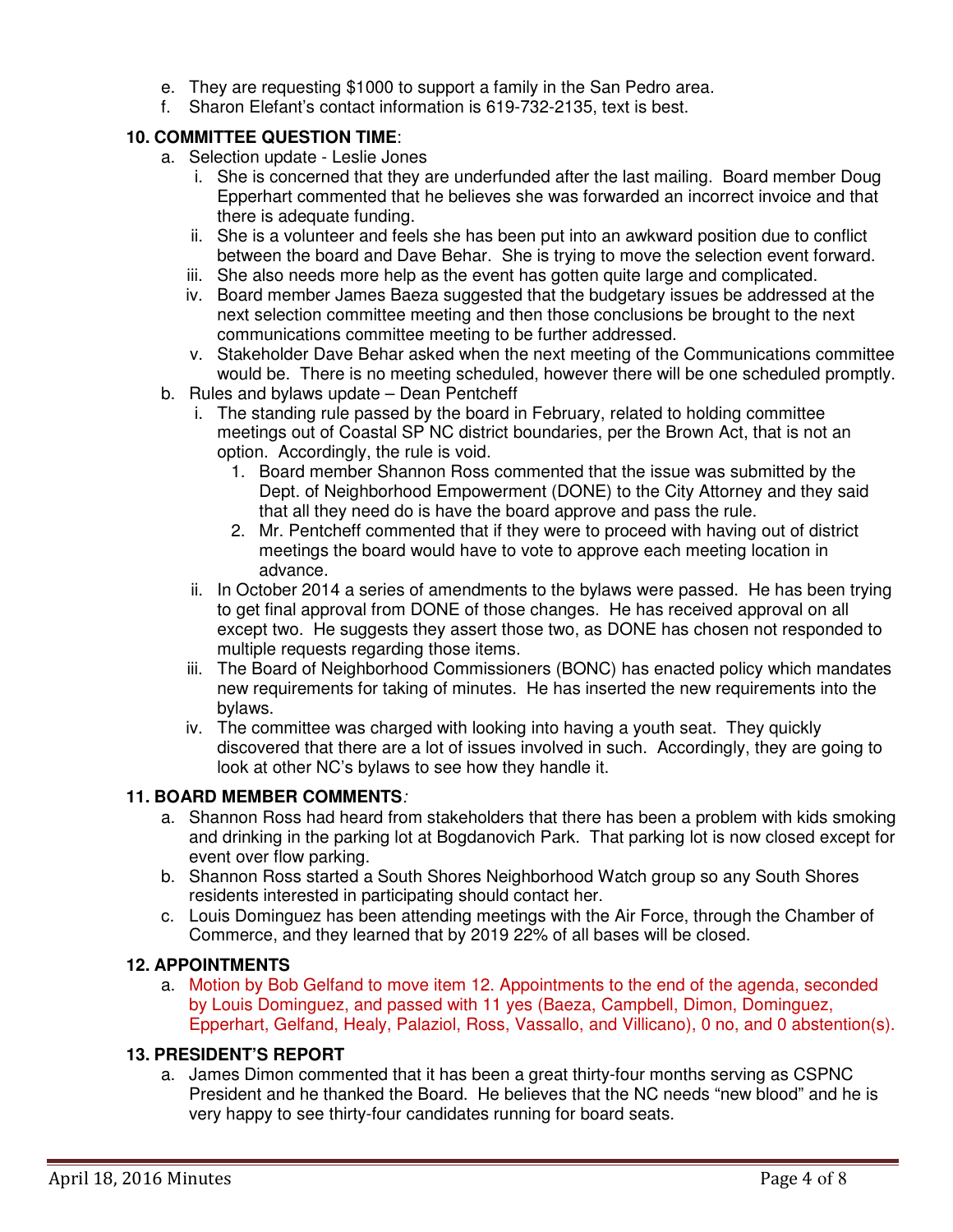#### **14. ACTION ITEMS**

#### **1. Secretary Motions, Shannon Ross, Postponed From March 21, 2016**

- a. Due to the current homelessness crisis be it resolved, the Coastal San Pedro Neighborhood Council creates an Ad hoc Homelessness Committee and appoints Shannon Ross as the chairperson. Motion by James Baeza to postpone the motion indefinitely, seconded by Louis Dominguez, and passed with 11 yes (Baeza, Campbell, Dimon, Dominguez, Epperhart, Gelfand, Healy, Palaziol, Ross, Vassallo, and Villicano), 0 no, and 0 abstention(s).
- b. Provided the Ad hoc committee is created the board will appoint any volunteers stepping forward to the committee.

#### **2. Rules and Bylaws Committee**

a.Motion to Revise Standing Rule 3 (Establishment of Standing Committees).

*Rules & Bylaws Committee - 9 April 2016* 

*Whereas, the Governing Board of the Coastal San Pedro Neighborhood Council requested that the Rules and Bylaws Committee examine and revise the list of standing committees; and* 

*Whereas, the pre-existing "Coastal Risk and Beautification" and "Recreation and Parks" committees have already been combined by prior action of the Board; and* 

*Whereas, it is deemed preferable to have fewer committees, each of which is more active in pursuing stakeholder interests; therefore* 

*Be it resolved, Standing Rule 3 on "Establishment of Standing Committees" shall be revised by adding the text underlined below and removing the text struck out (the order of the list has been changed for clarity): 3. Establishment of Standing Committees*

# *The Governing Board establishes the following standing committees:*

*Communications: Responsible for all outreach and community relations, including website, publications, and event operations.* 

*Education and Cultural Affairs: Responsible for all matters regarding education and cultural affairs. Parks and Coastline: Responsible for matters regarding parks, open space, and coastal issues.* 

*Port and Environment: Responsible for all matters regarding the Port of Los Angeles and environmental issues.* 

*Public Safety, Transportation, and Planning: Responsible for public safety, transportation,and planning matters.* 

*Budget and Finance: Responsible for budgetary and fiscal matters.* 

*Rules and Bylaws.* 

*Selection Committee: Responsible for conducting the process for selection of the Governing Board. Community Transportation and Planning: Responsible for all aspects of planning issues.* 

*Cultural Affairs: Responsible for cultural affairs matters.* 

*Coastal Risk and Beautification: To oversee land movement issues and beautification projects within CSPNC.* 

*Recreation and Parks: Responsible for all matters regarding recreation and parks.* 

Motion from committee passed with 11 yes (Baeza, Campbell, Dimon, Dominguez, Epperhart, Gelfand, Healy, Palaziol, Ross, Vassallo, and Villicano), 0 no, and 0 abstention(s).

b. Motion to Revise Standing Rule 7 (Posting of Meeting Notices).

*Rules & Bylaws Committee - 8 April 2016* 

Whereas, posting time limits are defined in the Bylaws with language mandated by the Board of *Neighborhood Commissioners; therefore* 

*Be it resolved, Standing Rule 7 (Posting of Meeting Notices) shall be amended by adding the text underlined and deleting the text struck through:* 

*7. Posting of Meeting Notices* 

*It shall be the duty of the Secretary of the Neighborhood Council to ensure that notice of the meetings of the Governing Board are posted and emailed to the stakeholder list in accordance with the Bylaws at least 72 hours in advance of the meeting.* 

 Motion from committee and passed with 11 yes (Baeza, Campbell, Dimon, Dominguez, Epperhart, Gelfand, Healy, Palaziol, Ross, Vassallo, and Villicano), 0 no, and 0 abstention(s).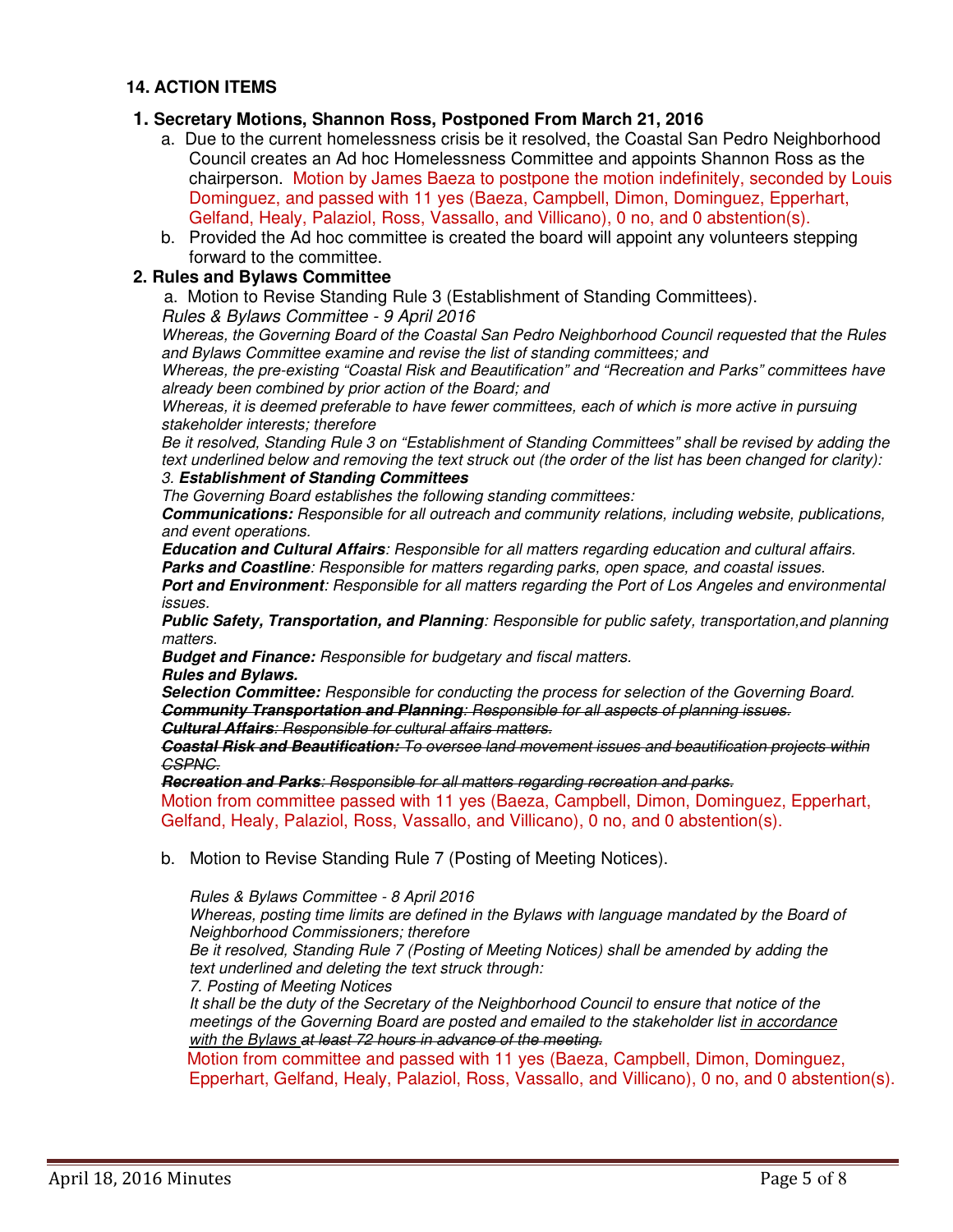c. Motion to Revise Standing Rule 11 (Regularly Scheduled Board Meetings).

*Rules & Bylaws Committee - 8 April 2016 Whereas, the current text of Standing Rule 11 needlessly constrains Board meetings to happen on Mondays; therefore Be it resolved, Standing Rule 11 (Regularly Scheduled Board Meetings) shall be amended by adding the text underlined and deleting the text struck through: 11. Regularly Scheduled Board Meetings The standing meeting of the Board of the Coastal San Pedro Neighborhood Council shall be on the third Monday of each month, or on another date may be one week later at the Board's discretion.*  Motion from committee passed with 11 yes (Baeza, Campbell, Dimon, Dominguez, Epperhart, Gelfand, Healy, Palaziol, Ross, Vassallo, and Villicano), 0 no, and 0 abstention(s).

d. Motion to Revise Standing Rule 10 (Recommended First Special Meeting of New Governing Board).

*Rules & Bylaws Committee - 9 April 2016 Be it resolved, Standing Rule 10 on "Recommended First Special Meeting of New Governing Board" shall be revised by removing the text struck out and adding the underlined text: 10. Recommended First Special Meering of New Governing Board At its last meeting, a standing Governing Board should schedule a Special Meeting for the earliest practical date for the newly elected Governing Board to select officers and appoint committee chairs. 10. Interim Leadership In the interim between July 1 and the first regular meeting of the Council, the officers of the previous term shall continue in their duties. In the event that the Presidency is vacated on July 1, the Vice President shall serve as President. If the position of Vice President is also vacated, the Secretary shall serve as President. If the position of Secretary is also vacated, the Treasurer shall serve as President. If the position of Treasurer is also vacated, the position shall be filled by lot.*  Motion from committee passed with 11 yes (Baeza, Campbell, Dimon, Dominguez, Epperhart, Gelfand, Healy, Palaziol, Ross, Vassallo, and Villicano), 0 no, and 0 abstention(s).

e. Motion to Revise Standing Rules 2 (organization and Composition of Committees) and 4 (Election of Committee Chairs and Vice Chairs).

*Rules & Bylaws Committee - 9 April 2016* 

*Whereas, the text of Standing Rules 2 and 4 regarding the operation of committees has slowly become unclear by virtue of incremental revision over the years; and Whereas, the existing clause in Standing Rule 2 regarding conflict of interest and ethics rules should be removed because it would require all committee members (including those not on the Governing Board) to take City-approved ethics training and is therefore impractical; therefore* 

*Be it resolved, Standing Rule 2 (Organization and Composition of Committees) and Standing Rule 4 (Election of Committee Chairs and Vice Chairs) shall be replaced with a single Standing Rule by removing the text struck out and adding the underlined text:* 

*2. Organization and Composition of Committees* 

*Standing committees of the Council shall have at least three members, at least one of whom shall be a member of the Governing Board. Committees shall require a quorum of three to transact business. Committee members will be appointed by the Governing Board and must be ratified by the Board in order to vote at committee meetings. The Governing Board shall elect committee chairpersons. The Governing Board should appoint all committee chairs and members annually at the first meeting of a newly elected Board. Committee chairs and committee members serve until replaced by the Governing Board. State of California and City of Los Angeles conflict of interest and ethics rules shall apply to members of standing committees with regard to voting and other duties they perform as committee members. The president shall be considered a member of the committee for purposes of determining a quorum and casting votes.* 

*4. Election of Committee Chairs and Vice Chairs* 

*No stakeholder shall hold more than one Chair or Vice Chair on a CSPNC committee and the governing board is advised to take this into account when appointing Chairs and Vice Chairs.*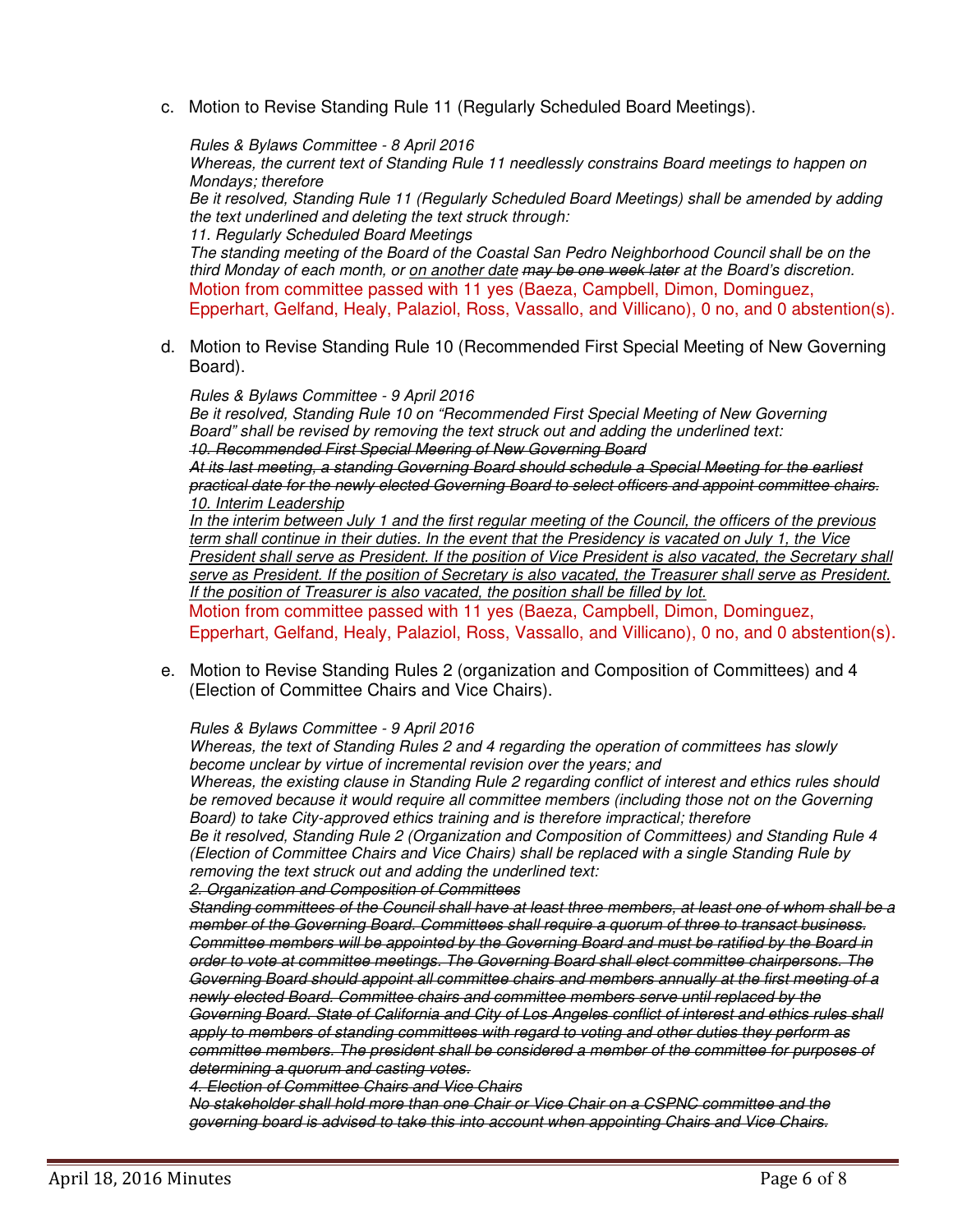*2. Composition and Organization of Committees* 

*Committees shall require a quorum of three to transact business. The President shall be considered a member of all committees for purposes of establishing a quorum and casting votes. In addition to the President, committees shall have at least three members, at least one of whom shall be a member of the Governing Board. No stakeholder may chair more than one committee.* 

*Committee chairs and committee members shall be appointed by the Governing Board, and must be ratified by the Governing Board in order to vote at committee meetings.* 

*The Governing Board shall appoint committee chairs and members annually at the first meeting of a newly elected Board and at other times as necessary.* 

Motion from committee passed with 11 yes (Baeza, Campbell, Dimon, Dominguez, Epperhart, Gelfand, Healy, Palaziol, Ross, Vassallo, and Villicano), 0 no, and 0 abstention(s).

f. Motion to Revise Standing Rule 1 (Governing Board Meeting Agenda).

#### *Rules & Bylaws Committee - 9 April 2016*

*Whereas, the text of Standing Rule1 regarding the Governing Board meeting agenda has slowly become unclear by virtue of incremental revision over the years; and* 

*Whereas, the existing text does not prescribe procedures to be followed in case the initial Agenda Meeting fails to produce an agenda, nor does it specify who has responsibility for assembling the Board's agenda; therefore* 

*Be it resolved, the text of Standing Rule 1 (Governing Board Meeting Agenda) shall be revised by adding the text underlined below and removing the text struck out:* 

#### *1. Governing Board Meeting Agenda*

*The purpose of the agenda meeting is to determine which items will be placed on the Governing Board agenda. The agenda of the Governing Board shall be determined at a meeting of board members and stakeholders that will be convened at least seven days prior to the scheduled board meeting. The Vice President will preside at agenda committee meetings. In his or her absence the stakeholders present at the start of the meeting will elect a chair to preside at that agenda meeting. Motions must be submitted in writing. Wording of motions must be precise. Imprecise motions may be reworded at the agenda meeting or referred back to the individual or group submitting the motion. Motions must include the name of the board member who will move the motion. All board members and stakeholders present at the meeting may vote. A quorum for the purpose of transacting business shall be three, at least one of whom must be a board member. The standing Agenda Meeting shall be one week prior to each Board meeting, or may be one week earlier at the Board's discretion. The purpose of the agenda meeting is to determine which items will be placed on the Governing Board agenda. The standing Agenda Meeting shall be at least one week prior to each Governing Board meeting. The Governing Board may choose a different date at its discretion.* 

*A quorum for the purpose of transacting business shall be three, at least one of whom must be a Governing Board member. All Governing Board members and stakeholders present at the meeting may vote. In the event of a lack of quorum, it shall be the responsibility of the Vice President to schedule another Agenda Meeting. If an agenda cannot be developed prior to 72 hours before the Governing Board meeting, the Governing Board meeting shall be postponed by one week.* 

*The Vice President shall preside at Agenda Committee meetings. In his or her absence, the stakeholders present at the start of the meeting shall elect a chair to preside at that Agenda Meeting. It shall be the responsibility of the chair of the Agenda Meeting to prepare the Board Meeting agenda and forward it to the Secretary.* 

*All motions should be submitted in writing. Imprecise motions may be reworded for clarity at the Agenda Meeting or referred back to the individual or group submitting the motion. Motions originating in the Agenda Meeting that do not come from committees must include the name of the Governing Board member who will move the motion in the Governing Board meeting*  Motion from committee passed with 11 yes (Baeza, Campbell, Dimon, Dominguez, Epperhart, Gelfand, Healy, Palaziol, Ross, Vassallo, and Villicano), 0 no, and 0 abstention(s).